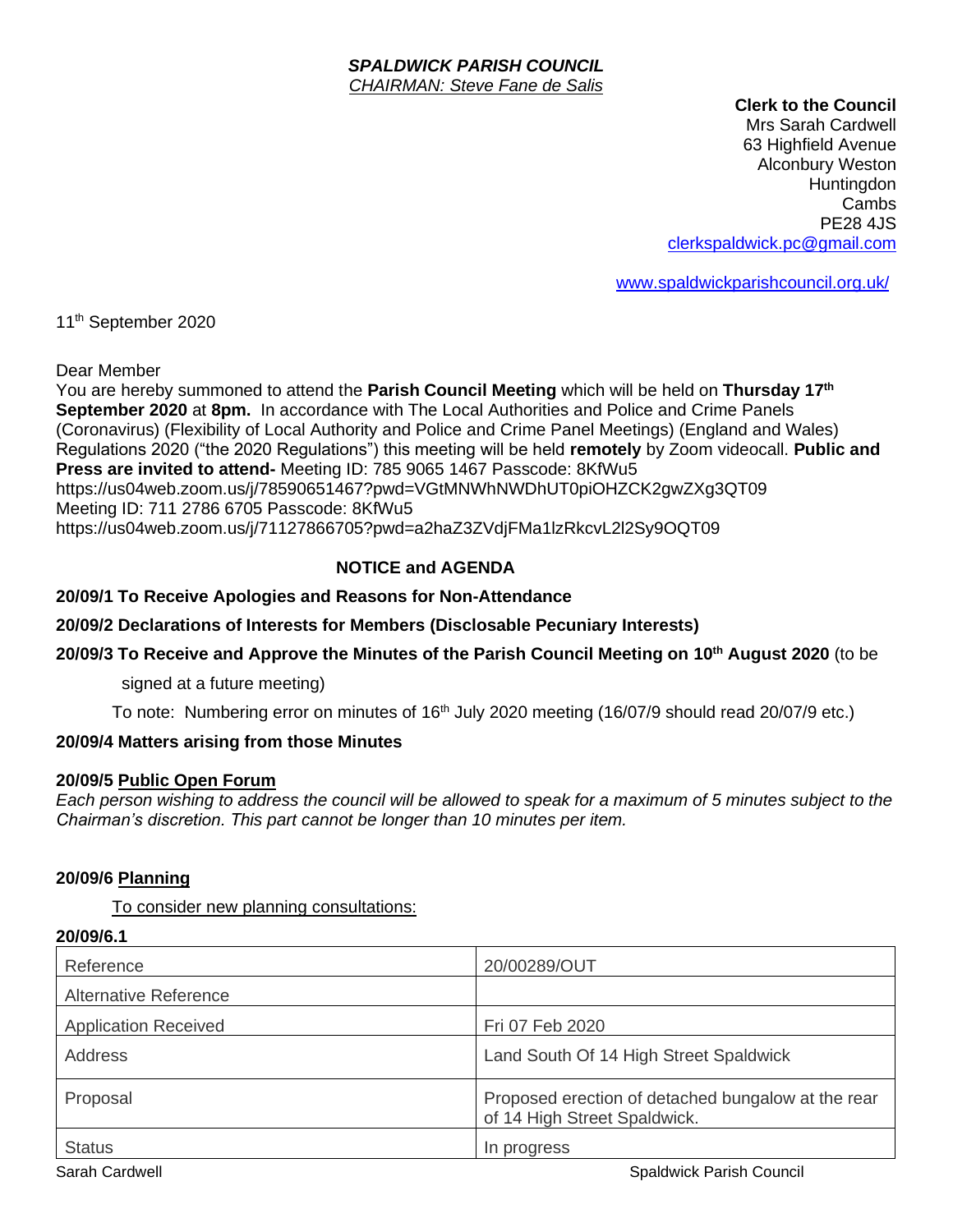| <b>Appeal Status</b> | Unknown      |
|----------------------|--------------|
| Reference            | 20/00289/OUT |

## Determined by planning authority:

## **20/09/6.2**

# • **[Removal of existing fireplace surround](https://publicaccess.huntingdonshire.gov.uk/online-applications/applicationDetails.do?keyVal=Q4AMMSIKIQ000&activeTab=summary)**

38 High Street Spaldwick Huntingdon PE28 0TD Ref. No: 20/00108/LBC | Received: Sat 18 Jan 2020 | Validated: Mon 03 Feb 2020 | Status: Approved

• **[Conditional Information for 19/00012/HHFUL and 19/00013/LBC: C3 and C4 \(Roof\), C5](https://publicaccess.huntingdonshire.gov.uk/online-applications/applicationDetails.do?keyVal=Q21LRTIKHXK00&activeTab=summary)  [\(Doors/Windows\), C6, C7, C8, C9, C11 \(Material Samples\), C10 \(Electric Gate\)](https://publicaccess.huntingdonshire.gov.uk/online-applications/applicationDetails.do?keyVal=Q21LRTIKHXK00&activeTab=summary)**

18 High Street Spaldwick Huntingdon PE28 0TD Ref. No: 19/80386/COND | Received: Thu 05 Dec 2019 | Validated: Tue 10 Dec 2019 | Status: Condition Reply

• **[G1 Limes : Raise over drive to 3 metres. To allow clearance over driveway.](https://publicaccess.huntingdonshire.gov.uk/online-applications/applicationDetails.do?keyVal=QDIIMNIK0DP00&activeTab=summary)**

The Old Rectory Pound Close Spaldwick Huntingdon PE28 0TB Ref. No: 20/01299/TREE | Received: Fri 10 Jul 2020 | Validated: Fri 10 Jul 2020 | Status: Approved

• **[T1 Elm \(driveway\): Re pollard. Mature tree historically and regularly pollarded to prevent stem failure.](https://publicaccess.huntingdonshire.gov.uk/online-applications/applicationDetails.do?keyVal=QD95IYIKM0R00&activeTab=summary)  [T2 and T3 Limes \(adjacent outbuilding\): Raise crowns to circa 4m and remove sucker growth.](https://publicaccess.huntingdonshire.gov.uk/online-applications/applicationDetails.do?keyVal=QD95IYIKM0R00&activeTab=summary)  [Maintenance to allow clearance beneath trees. T4 Cherry: Reduce crown by circa 2m to shape. Small](https://publicaccess.huntingdonshire.gov.uk/online-applications/applicationDetails.do?keyVal=QD95IYIKM0R00&activeTab=summary)  [ornamental tree adjacent to patio. Works to maintain size. T5, T6, T7 and T8 Limes \(East boundary\):](https://publicaccess.huntingdonshire.gov.uk/online-applications/applicationDetails.do?keyVal=QD95IYIKM0R00&activeTab=summary)  [Raise crowns to circa 3 metres. Maintenance to allow clearance beneath trees.](https://publicaccess.huntingdonshire.gov.uk/online-applications/applicationDetails.do?keyVal=QD95IYIKM0R00&activeTab=summary)**

Church House 4 Pound Close Spaldwick Huntingdon PE28 0UH Ref. No: 20/01240/TREE | Received: Fri 10 Jul 2020 | Validated: Fri 10 Jul 2020 | Status: Approved

**20/09/6.3** To respond to NALC [Planning for the Future White Paper](https://capalc.us17.list-manage.com/track/click?u=082bf53548f28012f3de2de2a&id=d8017e6a79&e=6cebd3dce0) questionnaire.

**20/09/6.4** Highways- Planning for Future: Planning White Paper - to consider the consultation documents and

submit responses on behalf of your Town or Parish Council

### **20/09/7 Finance**

**20/09/7.1** To note: Account balance at 28.08.20**: £76,205.64.**

**20/09/7.2** To note receipt of CCC Village Maintenance contribution 2020/21 Spaldwick- **£498.13**.

**20/09/7.3** Update regarding viewing access for Clerk for the bank accounts to be able to monitor payments independently.

**20/09/7.4** To note and approve: VAT reclaims to be submitted by Clerk for 2018-2019- documents circulated.

**20/09/7.5** To note renewal of ESPO electricity contract- payment to be made.

**20/09/7.6** To note and approve: Income and expenditure against the budget (file circulated).

**20/09/7.7** To note and approve: Community room receipts and payments document for Q1 (circulated).

**20/09/7.8** To note and approve Q1 financial reconciliation (circulated).

Sarah Cardwell Sarah Cardwell Spaldwick Parish Council Spaldwick Parish Council **20/09/7.9** To note CIL spending (item deferred from July meeting-document circulated accordingly).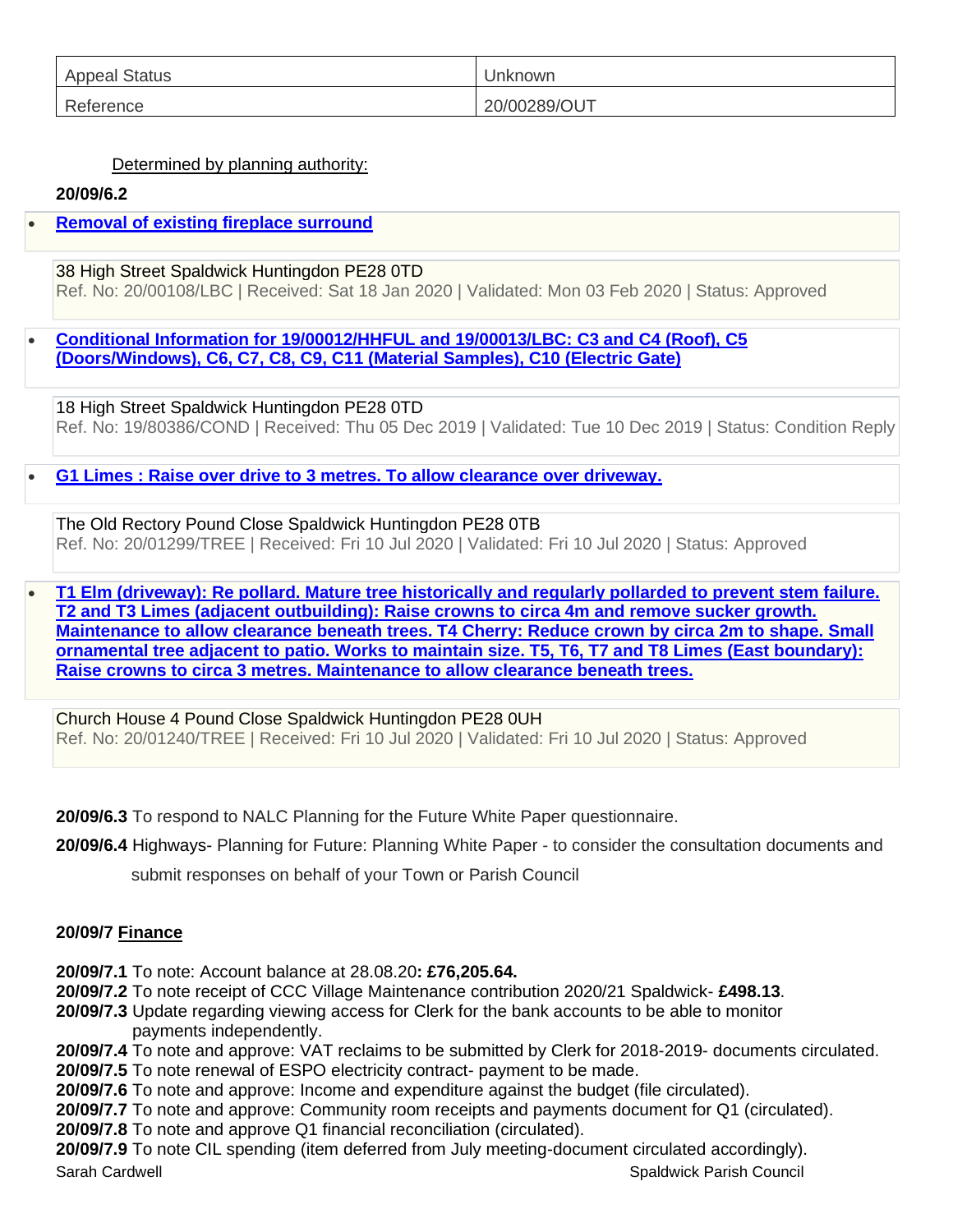# **Expenditure for approval 17 th September 2020:**

- **20/09/7.11** Clerk's wages (July September including expenses of £21.84 for travel and stamps): **£670.38**, (S. Cardwell: £540.78, HMRC £129.60)
- **20/09/7.12** Mijan invoice 525 for Internal audit **£70.00**
- **20/09/7.13** Additional Grasscutting for Fuller Close agreed at last meeting **£66.00** balance remaining until the end of the season
- **20/09/7.14** Invoices 1274 & 1301 from Cambridgeshire Garden & Property Maintenance for dog bag post installation- 2 x £65.47= **£130.94** total
- **20/09/7.15** SLCC membership payment Clerk to be reimbursed the **£150.00** (subscription cost previously approved in July)
- **20/09/7.16** Renewal of insurance (currently within 3 year agreement in place until September 2021). Updated documents circulated with agendas**– £365.33**- renewal due by 1st October

### **20/09/8 Assets – Provision/Maintenance**

- **20/09/8.1** Monthly Ferriman Road Play Area's Inspection to note: stumps around the play area have now been removed by Cllr R. Johnson
- **20/09/8.2** To discuss future areas for grass-cutting on Fuller Close

### **20/09/9 Highways, footpaths, byways, gritting bin, trees, etc.**

- **20/09/9.1** Issue of motorcyclists using byways during winter months- signs require updating to prevent this- HDC investigating, Clerk to provide update.
- **20/09/9.2** Discussion regarding the location of the Bus Stop on High Street (issue of parked vehicles) & the suggestion to add an additional stop on Stow Rd- update from Clerk.
- **20/09/9.3** Update regarding dog poo bag dispensers from Cllr Jackson-Rimmer
- **20/09/9.4** To discuss the LHI scheme (upcoming deadline- Sunday 27<sup>th</sup> September 2020)
- **20/09/9.5** To note: Confirmation of highways report: Footpath 15, Spaldwick- footpath from the bridge going North ( at least 700 metres) & South from the bridge To the concrete road is either overgrown with weed or crops which means the FP is not passable or missing- needs cutting.
- **20/09/9.6** Renewal of the Huntingdonshire Dog Control PSPO- online survey can be completed on behalf of the Parish Council- Consultation will remain open until 30 September 2020
- **20/09/9.7** Highways Community Gritting Scheme applications for Winter 2020 2021- volunteers are requested if anyone would like to join the scheme more information can be obtained from their webpage- completed forms to be received by 31<sup>st</sup> October 2020
- **20/09/9.8** Road Verge Management Enquiry from The Flood Risk and Biodiversity Team at Cambridgeshire County Council- to consider whether the Parish would like to trial a new cutting regime for protected road-side verges.
- **20/09/9.9** Update regarding locked gates on some of the Byways around Spaldwick, (Long Lane and Cockway Lane)

#### **20/09/10 Community Room**

- **20/09/10.1** To discuss reopening of the Community Room
- **20/09/10.2** PAT Testing update from Cllr Pope (deferred while not in use).
- **20/09/10.3** Update from Cllr Pope regarding timers for radiators in the Community room (deferred while not in use).
- **20/09/10.4** Further Discussion of Defibrillator- update from Cllr Parfrey

**20/09/11** Update regarding official domain email addresses for the Council from Cllr Pope